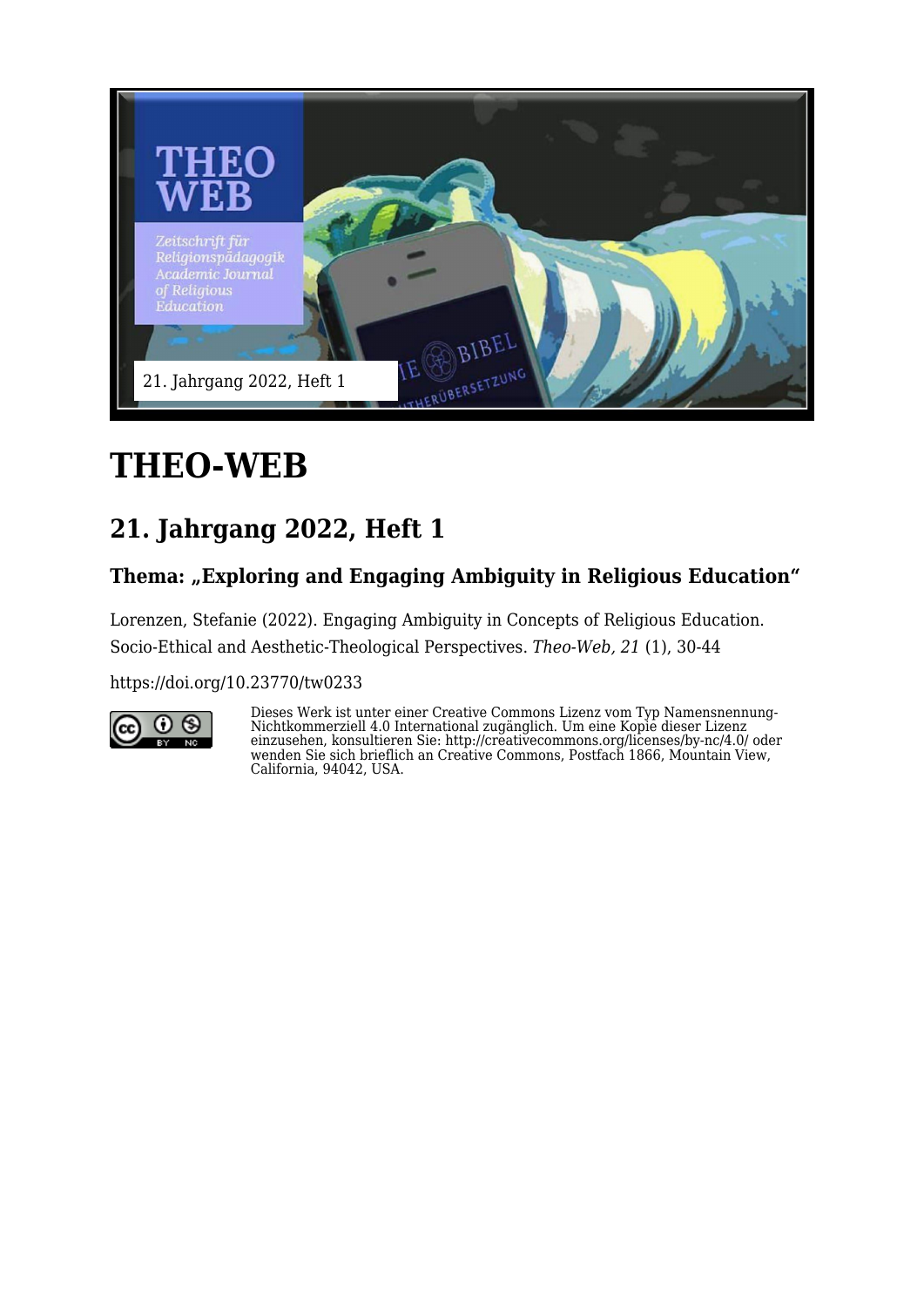### **Engaging Ambiguity in Concepts of Religious Education. Socio-Ethical and Aesthetic-Theological Perspectives**

von Stefanie Lorenzen

#### *Abstract*

*Ziel des Artikels ist es, einen ersten Überblick über Ambiguität als möglichen Forschungsgegenstand in der Religionspädagogik zu gewinnen. Dazu werden zwei sehr unterschiedliche didaktische Ansätze im Bereich der deutschen Religionspädagogik daraufhin analysiert, wie sie Ambiguität einbeziehen und auf diese Weise modellieren. Da das erste Konzept, die "Religionspädagogik der Vielfalt", vor allem soziale und ethische Fragen in den Blick nimmt, wird Ambiguität hier als ein Phänomen sichtbar, das innerhalb und zwischen sozialen Differenzkategorien auftritt. Der zweite Beispielbereich verbindet zwei Konzepte mit einem Schwerpunkt auf ästhetischen und theologischhermeneutischen Zugängen, "Symboldidaktik" und "Performative Religionsdidaktik". Diese Ansätze befassen sich mit Ambiguität als einer Qualität religiöser bzw. christlicher Kommunikation, die auch als Teil einer religiösen Erfahrung erlebt werden kann. Anhand einer bereits bestehenden didaktischen Typologie wird am Ende skizziert, wie diese unterschiedlichen Ausprägungen von Ambiguität helfen könnten, ein zukünftiges Forschungsfeld zu strukturieren.*

*The article's aim is to gain an initial overview of ambiguity as a possible object of research in Religious Education. To this end, two very different didactic approaches in the field of German Religious Education are analysed in terms of how they incorporate and model ambiguity. Since the first concept, "Religious Education of Diversity", focuses particularly on social and ethical issues, ambiguity emerges as a phenomenon that occurs within and between social categories of difference. The second example combines two concepts with a focus on aesthetic and theological-hermeneutic approaches, "symbol didactics" and "performative didactics of religion". These concepts regard ambiguity as defining for religious or Christian communication, almost a religious experience. Finally, with the help of an already existing didactic typology, it will be shown how these different manifestations of ambiguity can contribute to structure of a future field of research*

*Schlagwörter: Ambiguität, Religionspädagogik der Vielfalt, Symboldidaktik, performative Religionsdidaktik*

*Keywords: ambiguity, religious education of diversity, symbol didactics, performative didactics of religion*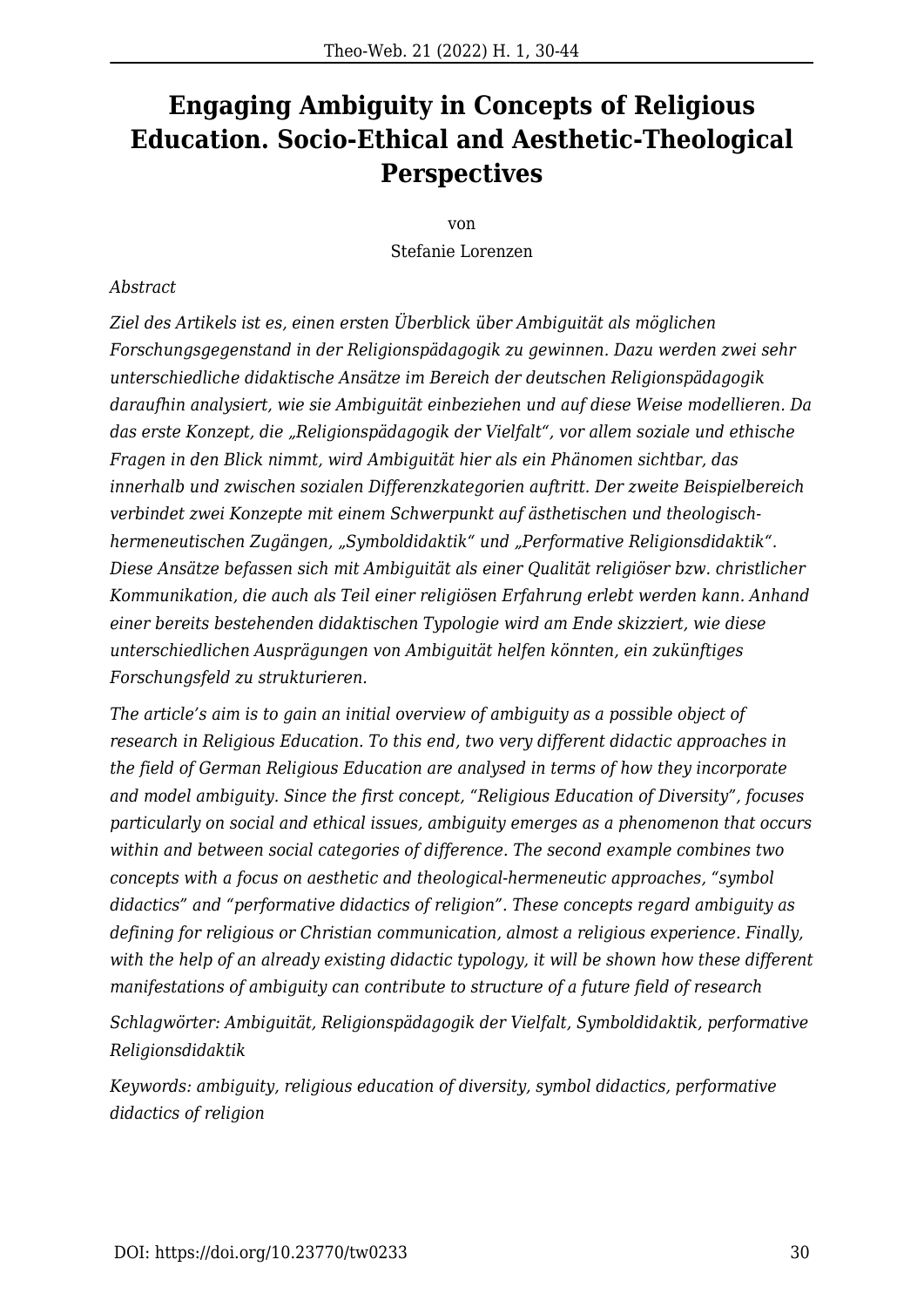### **Introduction: Localising Ambiguity in the Field of Religious Education**

Ambiguity is an important buzzword used to describe a fundamental challenge of (post- )modern societies and cultures, also concerning religious traditions (Bauman, 2017, Bauer, 2018, Klessmann, 2018). In terms of a typical attitude towards life, ambiguity is part of the so-called VUCA world experiences – i.e. experiences of volatility, uncertainty, complexity, and ambiguity (Schweiker, 2020, 87).

It is therefore obvious that the ability to deal with ambiguity in a constructive way should be considered very important. Nevertheless, finding *pedagogical* publications that *explicitly* develop concepts on this subject is difficult. In a recent volume on ambiguity in cultural and political education, Hans-Christoph Koller's theory of "transformational processes of formation (Bildung)" (Koller, 2012) is presented as a *general* pedagogical basis to shape the way we deal with ambiguity (Koller & Schnurr, 2021). If the term "Bildung" (formation) can, as Bernhard Dressler suggests, in fact be understood as a reaction to social differentiation in the early 19th century, then Bildung (formation) additionally has great potential to deal with *current* experiences of ambiguity and therefore could serve as a basic reference: "Formation (Bildung) aims at being able to live with ambiguities and endure paradoxes. One can define formation (Bildung) precisely as the non-arbitrary, discerning (urteilsfähig) handling of ambiguities." (Dressler, 2020a, 223)

In the field of *Religious* Education, ambiguity can be associated with several didactic concepts, but has not yet been analysed more comprehensively and systematically. In order to structure a future field of research, I have, as a first step, examined some wellknown approaches of Religious Education in Germany to see how they relate to and deal with ambiguity and thereby model the phenomenon in a particular way.

Based on the analysis, I will argue that two basic hermeneutic and didactic perspectives can be distinguished: one that understands ambiguity primarily as an ethical challenge in terms of *ethical and social learning*, and one that regards ambiguity as a constitutive part of *religious communication* that needs to be dealt with through *aesthetic and / or hermeneutic approaches*. My main argument is that these two approaches reveal very important aspects of the phenomenon and the associated discourses and thus help to model the subject matter of further research in Religious Education. In that respect, this analysis shall be seen as a first – and maybe quite rough – step towards building a more complete and systematic tableau of ambiguity in Religious Education, which might contribute to develop a model of specific challenges and appropriate competences with regard to ambiguity. Inspired by Karlo Meyer's proposal of a four-mode-typology in relation to ambiguity in interreligious learning processes, I conclude by giving a brief outlook on such a project.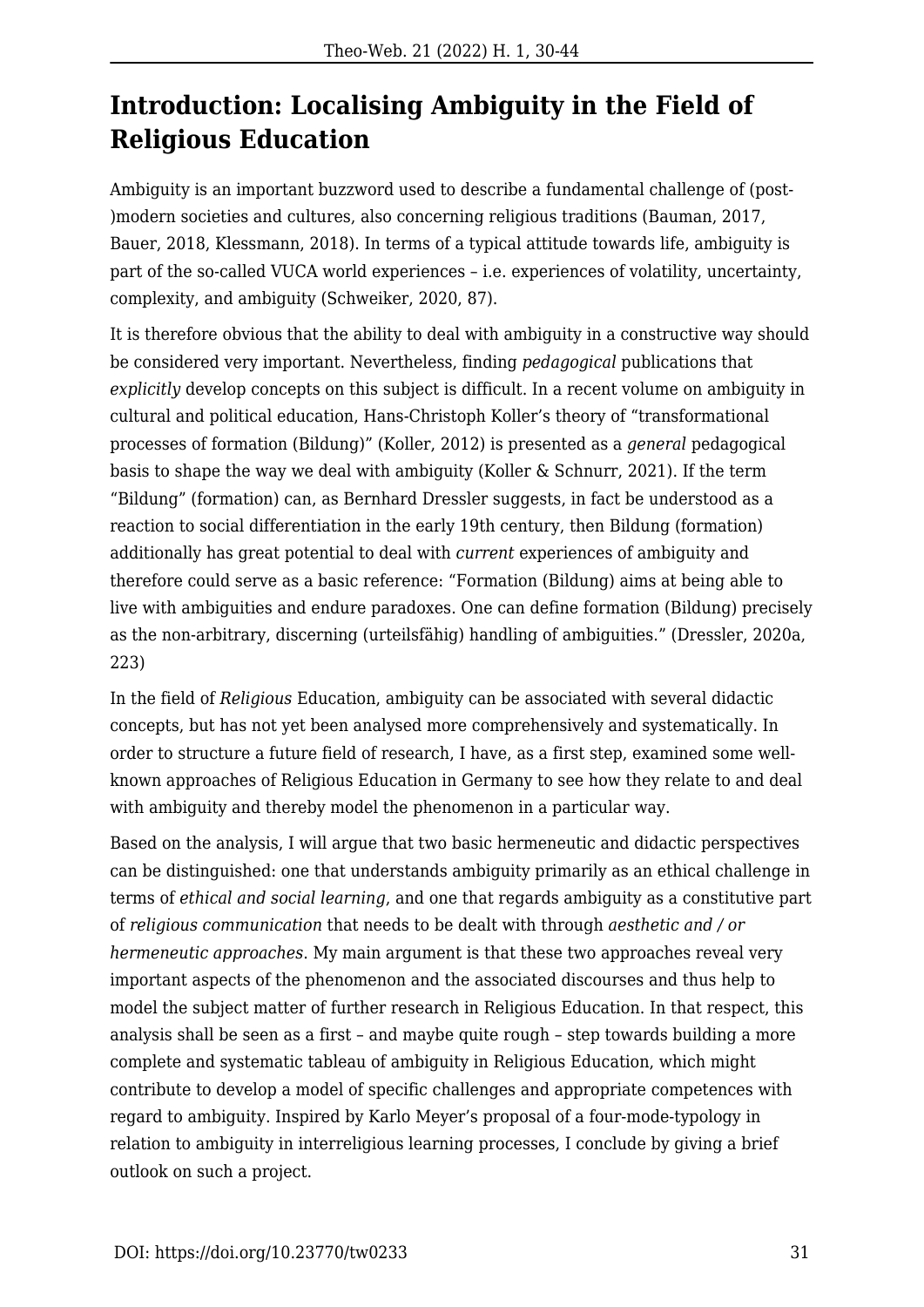### **2 Ambiguity as Part of Ethical and Social Learning: Religious Education of Diversity**

An important approach in Religious Education highlights phenomena of diversity in human societies. The recently published volume "Inklusive Religionspädagogik der Vielfalt" (Knauth, Möller & Pithan, 2020) is a prominent example, which I have chosen as a main object of analysis with regard to ambiguity. The keyword diversity refers to the manifold differences or heterogeneity of people, regarding the dimensions of gender, sexual orientation, cultural background, milieu and religion (Knauth, Möller & Pithan, 2020, 11). Combined with the intersectionality approach, it focuses on the unique interaction or interdependence of these dimensions on an individual and societal level (Knauth, Möller & Pithan, 2020, 23-24, 36, 44-45, Schweiker, 2020, 91).

#### **2.1 Ambiguity Within and Between Categories of Difference**

Since ambiguity, in contrast to concepts such as unity or homogeneity, negates "centrality, uniformity and absolutisation of a single perspective of perception, interpretation, development and appropriation of reality", it is obviously an important component of the diversity concept, which emphasises multiperspectivity (Knauth, Möller & Pithan, 2020, 37). The crucial challenge of this approach is the interplay between the *recognition* of differences on the one hand and the *integration* of these differences in groups and communities on the other hand. This connects to the prominent concept of "egalitarian difference" ("egalitäre Differenz", Annedore Prengel), expressing the constitutive tension between difference and equality and leading to the critical question of justice (Knauth, Möller & Pithan, 2020, 21, 36-41).

The diversity concept's claim is directed to minimise notions of what is considered "normal" or "right" in relation to categories such as "man", "woman", "family", "nation", "religion", etc. – or, in other words, to promote ambiguity *within* such concepts while expanding and differentiating them. Furthermore, the diversity approach aims to recognise *different perspectives on one and the same phenomenon*, e.g. the interplay of gender, culture, and religion, all (three) in relation to the individual student, learning groups in the classroom or the school as a whole. Ambiguity then refers to the perception of different approaches to an object and the ability to recognise the interplay between them. This in turn feeds back to each individual category and expands it in the sense mentioned above.

*In summary*, ambiguity in the context of diversity approaches refers to the perception of difference (Kammeyer, 2020) or foreignness (Könemann, 2020b) *within and between possible categories, including their creative interplay.*

As already indicated above, diversity approaches are caught between the *recognition* of cultural (also religious) differences and the *change* of structural inequality in the light of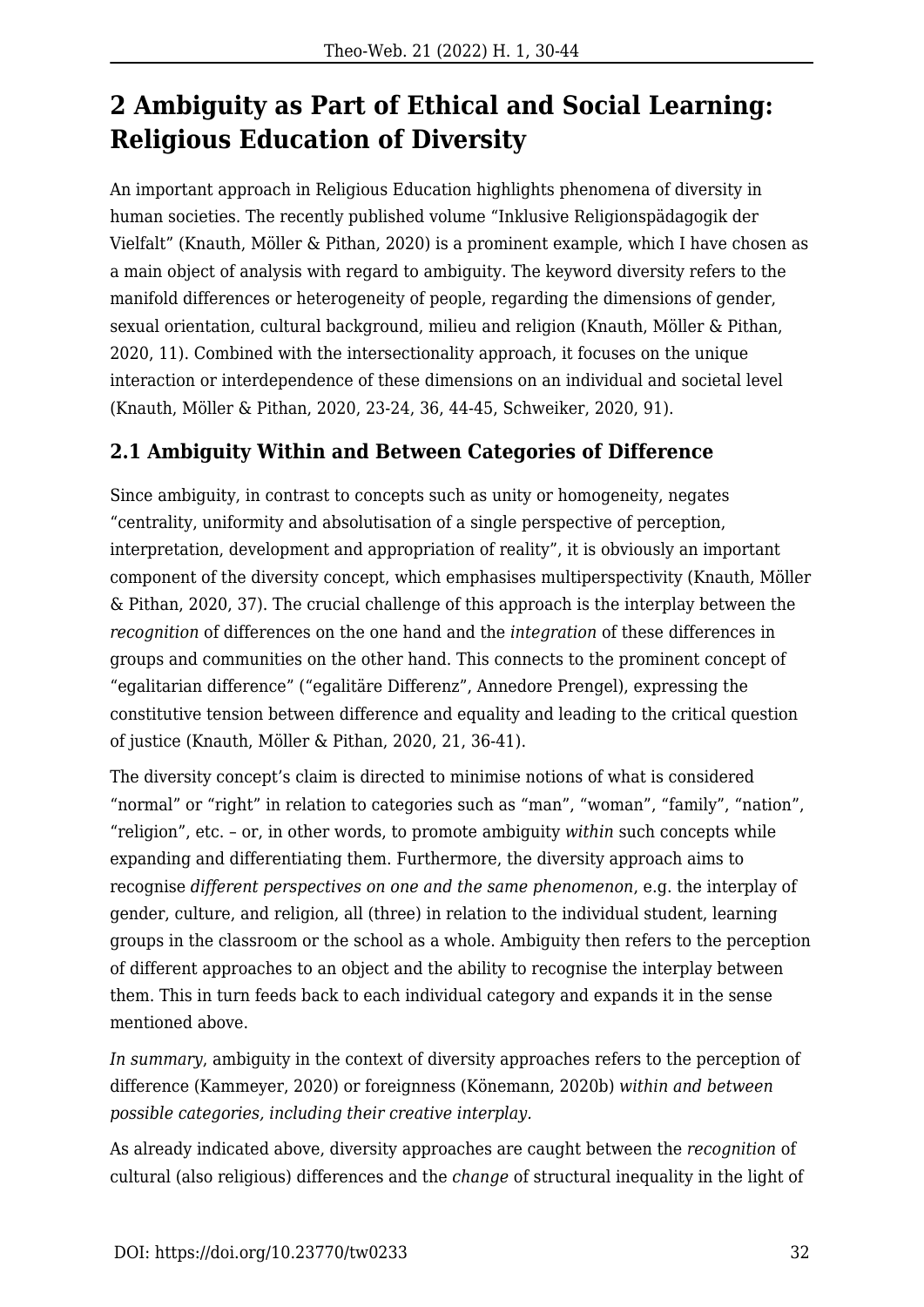justice (Knauth, Möller & Pithan, 2020, 21, 36-41). Ambiguity could thus refer to *cultural and structural concepts* as well as to their *individual expression*. Since we have also seen that ambiguity is a result of *differentiation "intra"/within categories* and of *interaction "inter"/between categories*, we can conclude that it has *intrapersonal and interpersonal, intracultural and intercultural* (including intrareligious and interreligious) *dimensions*. Leaving aside the problem of structure for the moment, ambiguity might be found in the following examples: as an experience of difference *within "myself"* (not being fully "myself" in an unfamiliar environment), as an experience of strangeness in encounters with *other people* (discomfort in conversation with a disabled classmate), as an experience of uncertainty about what is considered "normal" in "my" culture or "my" religion (e.g., what is appropriate for women in a "Western" environment), also in comparison with corresponding ideas from "other" cultural backgrounds (women in "Arab" culture), etc. These very rough examples already demonstrate that the picture of ambiguity would have to be drawn in a more complex way by interweaving these different dimensions of ambiguity.

The question of *ambiguity with regard to structure* also needs to be clarified: At first glance, structure seems to be a term that is not compatible with ambiguity, since structure implies unambiguous relationships. Used as a structural term, "poverty" would have to be defined in its relation to "wealth" and thus tends to hide aspects of ambiguity. However, if one combines "poverty" with cultural and individual aspects and "zooms in" (Wischer & Spiering-Schomborg, 2020), e.g. on the everyday life of a young woman who lives as the daughter of an industrial worker in a suburb of the Rhine-Main area (Ohde, 2020), it becomes clear that structure must be supplemented by cultural multiperspectivity and is thus associated with ambiguity.

Under these conditions, Religious Education that attempts to deal with ambiguity would have to foster the ability to *perceive differences and connect them to different levels of social or cultural practice*. This seems to be a demanding *hermeneutic* task, creating the need to train students further. In a second step, difference would have to be reflected and integrated with the help of *normative concepts* such as the more affirmative one of "*recognition*" and the more critical one of "*justice*". The tension between these concepts or, more generally, between difference and integration is then another source of ambiguity.

Schweiker (2020, 96) gives an interesting outlook on further research on diversity in Religious Education. He underlines the need for an elaborated value concept of diversity, which does not only focus on analysis, but also shows concrete ways of dealing with the tensions and contradictions of diversity and its ambivalences. In this way, it aims at an *ethically based attitude* and *specific action skills*. Ambiguity would thus not only have to be *understood and critically discussed*, but also *performed or processed* through creative action. Further research on ambiguity in Religious Education must therefore consider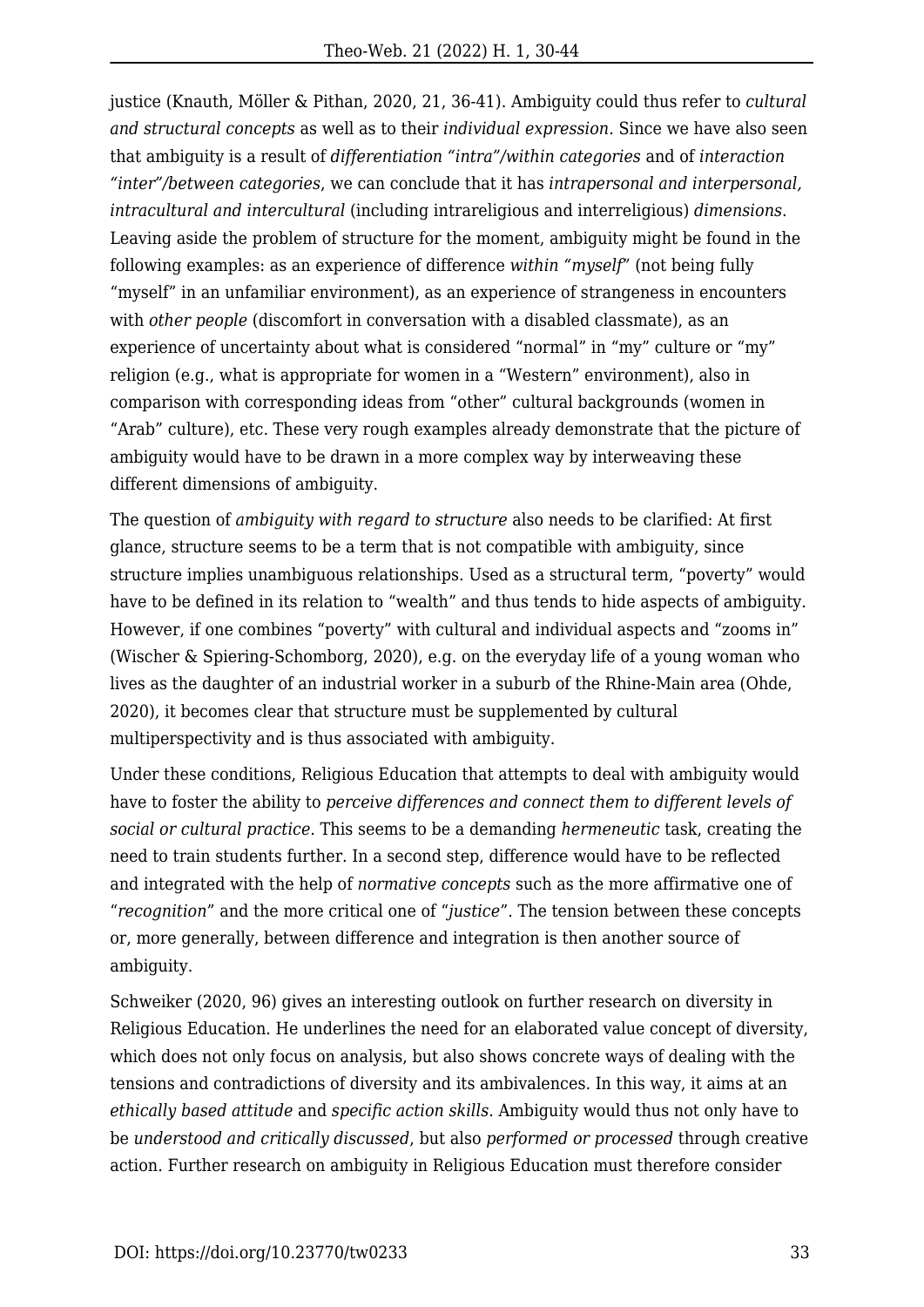this *action-oriented dimension*, including its *challenging hermeneutical conditions* explained above.

#### **2.2 Christian Theological Justifications of Ambiguity as Part of Diversity**

There are several ways of connecting the discussion on diversity with theological ideas that can also be relevant for the justification of ambiguity in Religious Education. Based on the analysis of the volume "Inclusive Religious Education of Diversity", I would like to present three examples of justification on three different levels: The first focuses on theological concepts, the second relates to the field of biblical hermeneutics and the last to the exegesis of individual texts. With one exception, all examples emphasise a Christian perspective.

*On a systematic-conceptual level*, the diversity approach is linked to theological movements such as *interreligious or comparative theology* (Knauth, Möller & Pithan, 2020, 40-41). Their focus is on the interplay of different religious traditions, working out common grounds and differences. Very similarly, *contextual theology* highlights the interaction between different cultures and Christian traditions. In both cases, ambiguity can be seen as the result of different cultural or religious contexts in their intermingling with other religious or "own" Christian traditions. Comparable to the above, an essential challenge is, on the one hand, to work out the differences and, on the other, to search for open, integrative concepts. At this systematic level, *ambiguity* can then be found in the *tension between religious and cultural difference* and, at the same time, in *communitybuilding framings* – ecumenism, Abrahamic origins, the process of dialogue itself (Weiße, 2020), etc.

*Another strand of justifications for diversity* relates to *biblical hermeneutical aspects*: Plurality is now considered a basic hermeneutical principle of biblical interpretation, partly supported by the Bible itself (Schiefer Ferrari, 2020, 158-163). Ambiguity is thus a consequence of pluralistic hermeneutics: there is no unambiguous understanding of a biblical text. This leads to the fundamental question of limits: Are there limits to ambiguity? What are criteria for good interpretation when the text itself may have no meaning at all, but only in its interaction with different readers and their socio-cultural contexts? Since "true meaning" is obviously not to be found in the text itself, but can at best be divined as an experience of coherence in relation to texts, readers and contexts, diversity approaches take into account how power influences the process of interpretation. Who has or had the right to influence interpretations of biblical texts? Who *should* also have the right to contribute his or her interpretation? Ambiguity in this framework is thus again linked to questions of *justice as a normative horizon of interpretation*.

*A third branch* is dedicated to the *exegesis of individual biblical texts* and shows the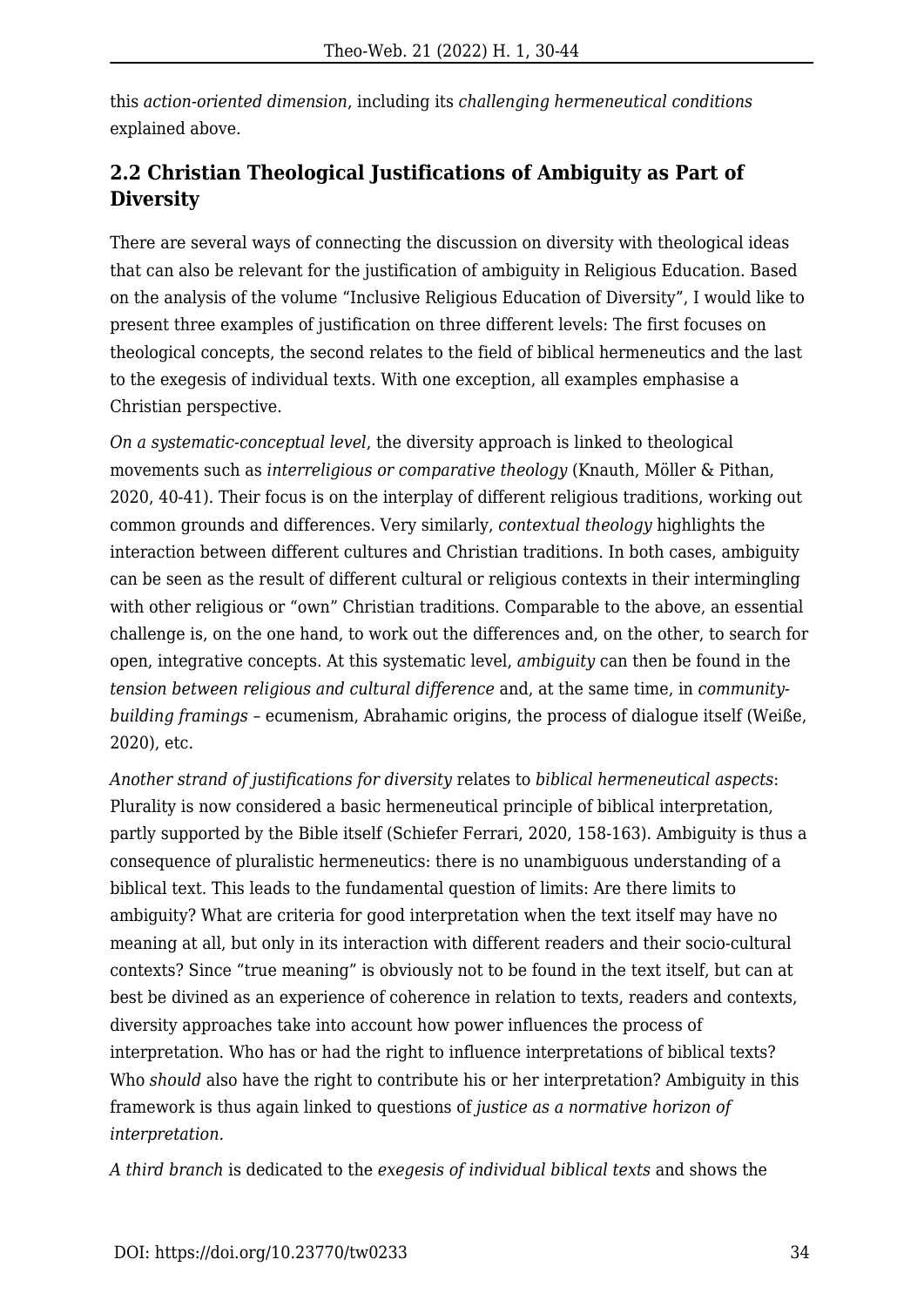acceptance and appreciation of human differences in the Christian tradition. The creation of man in the image of God (Gen 1) is a central and quite general anthropological topos, despite its binary conception of gender (Söderblom, 2020, 147). Other texts such as 1 Cor 12 and Gal 3:28 aim at the Christian community as a consequence of Christian baptism, where differences in status, ethnicity, disability, gender, etc. are considered unimportant, while at the same time, in terms of *human* differences, they are a constitutive part of the Christian community united in solidarity.

These interpretations can be brought to a *systematic-theological level*, as they all relate to the resurrection in Christ. Here, for example, dis/ability approaches offer innovative interpretations by characterising the resurrected body of Christ as an injured one (Schiefer Ferrari, 2020, 163-168, with reference to Nancy L. Eiesland and John M. Hull). Others interpret the resurrection as a sign of victory for the weak (Nord, 2020, 121, with reference to Elisabeth Schüssler-Fiorenza). Taken together, these texts and interpretations demonstrate the importance and potential of a *Christological approach* over the selective interpretation of individual texts that address different aspects of diversity.

*In terms of ambiguity* and *emphasising the Christian perspective*, this means that the dead *and* risen Christ could serve as a normative figure for the concern to justify and recognise the diversity of human beings on the one hand and to create integrating eschatological images of non-discriminatory communities on the other. Nevertheless, comparison with the following approach will show that the event of resurrection holds yet another dimension of ambiguity, concerning the adequate communicative expression of Christian faith.

### **3 Ambiguity as Part of Aesthetic-Theological Learning: Symbol Didactics, Semiotic and Performative Approaches**

Since art is such a prominent field of ambiguity, aesthetic learning also presents ambiguity as a central didactic challenge (Gärtner, 2021). It may therefore come as no surprise that an important strand of didactic approaches dealing with the phenomenon of ambiguity in Religious Education shows clear references to aesthetic learning.

In the German-speaking area, well-known concepts such as "symbol didactics" or "performative religious didactics" promote the ability to use and reflect on religious expression. In doing so, they combine *aesthetic* awareness with *hermeneutic* reflection on religious language and / or religious performance on the basis of religious, mostly Christian culture and show a strong *theological-hermeneutic impetus*.

In a first attempt and in contrast to the diversity approach discussed above, *ambiguity can be located here at the interface between the individual and their experience of the*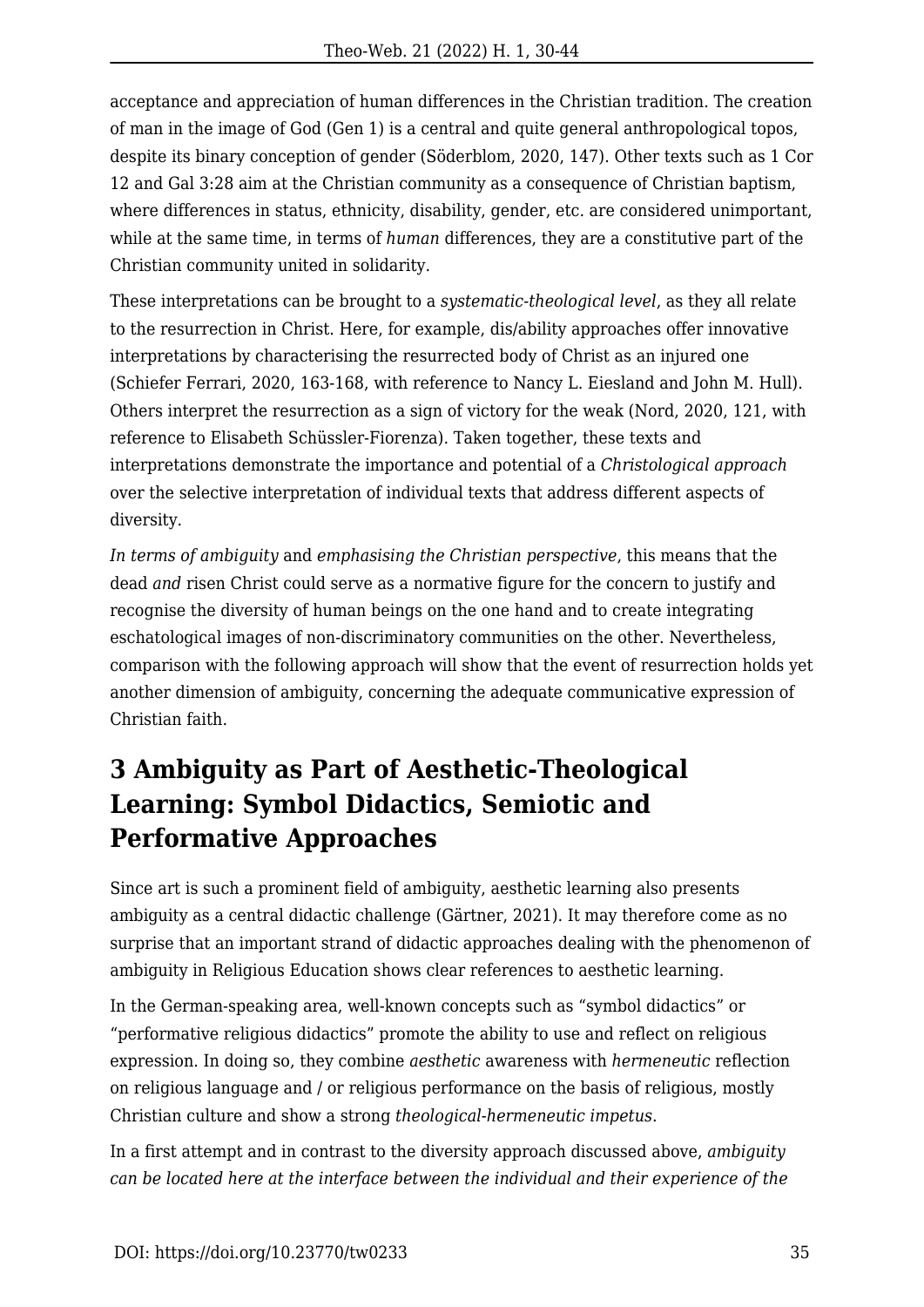*"holy", "God" or "Word of God".* For the following analysis, I have chosen Peter Biehl's concept as an example of "symbol didactics", its critique by Michael Meyer-Blanck's semiotic approach, and Bernhard Dressler's variant of "performative religious education" because they all explicitly deal with the phenomenon of ambiguity as part of religious expression and its didactics.

#### **3.1 Ambiguity of Semantic Structure and / or Cultural Performances**

Based on Ricoeur's hermeneutic approach, Peter Biehl (1991, 44-72, 1992) adopts Ricoeur's description of symbols as fundamentally ambiguous or "overdetermined" (Biehl, 1991, 55, 1992, 196). According to this, the surplus meaning of the symbol, or more precisely: its meaning that goes beyond itself, is the decisive difference between symbols and unambiguous, functional signs or signals. This ambiguity is the reason why the symbol, in Ricoeur's words, "makes you think" ("Le symbole donne à penser"), or, as Biehl puts it: "It is thus the symbols themselves that challenge interpretation and critical reflection." (Biehl, 1992, 196)

Biehl's didactics of symbols thus use the term ambiguity to refer to *ambiguity as part of the semantic structure of the symbol. One can therefore speak of structural ambiguity, a form of ambiguity that is rooted in the linguistic structure itself.*

Michael Meyer-Blanck has criticised precisely this structural or "ontological" understanding of the symbol. Instead, he argues for a semiotic view that makes no "ontological" distinction between symbols and signs, but reckons in each case with the conventional attribution of meaning – meaning that is constituted by the concrete use of signs in concrete situations. As for the question of ambiguity, this means that it is not a prominent quality of "the symbol" but of all kinds of "signs": "Ambiguity is not inherent in the symbol as such, as a very special sign, such that it would be able to 'bear and produce contradictory and coherent interpretations'. Rather, it is important to stage and provoke such ambiguity of signs didactically, or to recognise and name codes based on ambiguity in dealing with signs, in order to enable a versatile and at the same time critical reading of signs." (Meyer-Blanck, 2002, 105)

Although it seems that Meyer-Blanck identifies ambiguity as a quality of signs in general, this is not the case: "Signs 'are' not necessarily unambiguous, but neither are they ambiguous (in the sense of a first and second meaning). Rather, they 'are' as what they are perceived and interpreted. Different codes provide different readings for different people [...]." (Meyer-Blanck, 2002, 117)

Ambiguity thus has something to do with "semiosis", the process of linking signs with contexts of meaning. It is therefore *a relational concept*. The origin of ambiguity is no longer to be found in the semantic structure as an ontological quality, but in the *variety of individual backgrounds*, the *different experiences* made when using ambiguous signs in certain situations. Very similar to the brief analysis of biblical hermeneutics above, it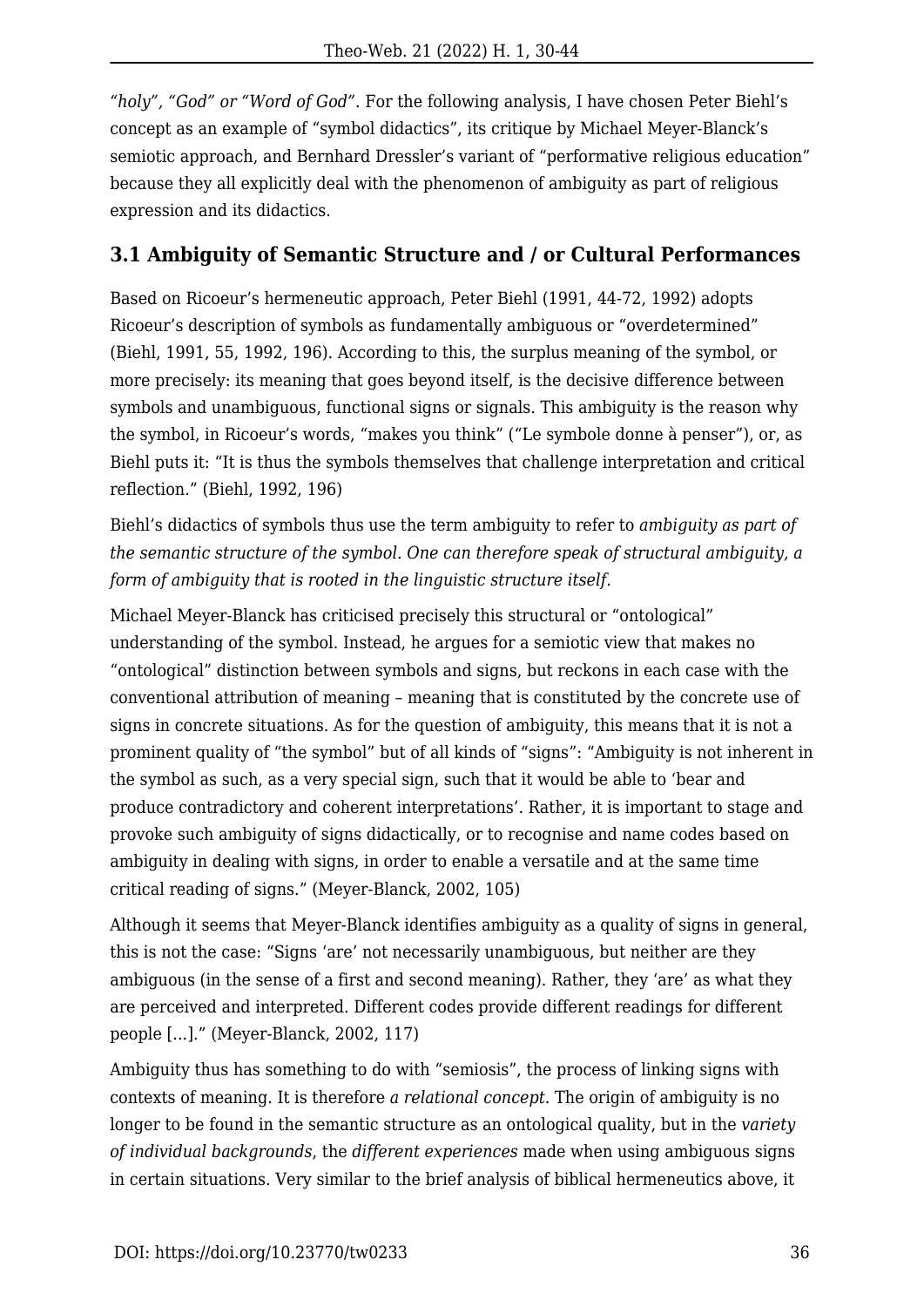must be understood as a *quality of communication or interaction processes.*

This communicative or pragmatic understanding of religious or Christian culture is precisely the starting point of Bernhard Dressler's performative approach (Dressler, 2015): "Christian religion in particular is to be understood as a cultural practice whose imaginative content is connected in a specific way with communicative performances for which metaphorical-symbolic forms of language are constitutive." (Dressler, 2020a, 226)

Surprisingly similar to Biehl, Dressler distinguishes between "matter-of-fact-statements", which he associates with an insufficient understanding of the Christian tradition, and the ambiguous character of metaphorical-symbolic language, which he sees as a typical mode of religious communication. In other words, Christian religion is part of a "culture of presence" (Dressler, 2020b) that cannot be translated into unambiguous semantic concepts. Instead of unambiguity, Dressler intends "clarity in ambiguity" ("Deutlichkeit im Mehrdeutigen", Dressler, 2020b, 291) as an adequate hermeneutic approach to religion in Religious Education. Although this slogan seems quite ambitious and still rather vague, it can serve as a rough orientation to direct didactic efforts towards ambiguity management in relation to religious communication.

*Ambiguity* has at least two points of reference in Dressler's approach: First, in line with the argument above, it means that religious communication cannot be translated into an unambiguous doctrine without losing its specific "mode of presence" (Dressler, 2020b, 288, with reference to Johannes Fischer). Second, ambiguity has to do with the difference *between religious communication and other kinds of social practice and their adequate forms of communication* or, with Wittgenstein, "language games": "Tolerance of ambiguity is thus based on the hermeneutic readiness to accept the rules of certain language games, both for myself and towards my interlocutors." (Dressler, 2020a, 227)

Similar to the diversity approach discussed above, we thus find *two origins of ambiguity*. On the one hand, ambiguity results from the difference of various social or communicative practices (such as science, economics, religion, etc.) and the perspectives associated with them, and must therefore be located *in their interplay* – that is, *between* them. It is therefore not surprising that "difference" in the form of "difference competence" is one of the key words of Dressler's approach (Klie, Korsch & Wagner-Rau 2012). On the other hand, ambiguity refers to this *particular quality of religious communication*, i.e. a quality *within* a specific social or communicative practice, which has its origins not only in the fundamental vagueness of communication (cf. Meyer-Blanck's critique above), but also in its *particular semantic point of reference*. In this last point, Dressler approaches Biehl's concept. Thus, we can observe a tendency to reckon with a prominent *religious, even Christian dimension of ambiguity* that comes close to a *religious or Christian experience*. I will elaborate this theological aspect in the following section.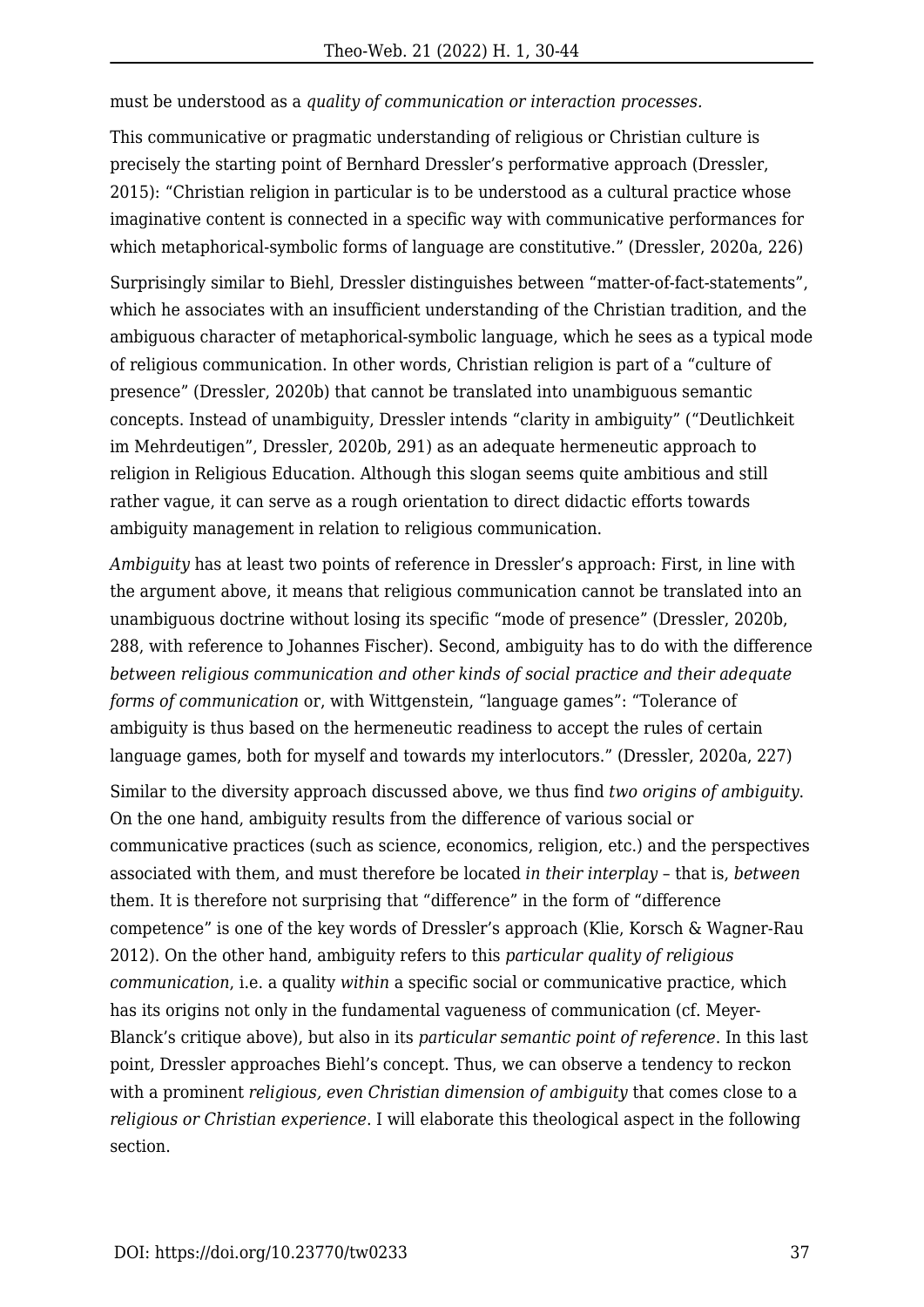#### **3.2 Ambiguity as Christian Culture's Semantic Point of Reference**

The common ground between Biehl's didactics of symbols and Dressler's performative approach can be seen in the religious and theological origin of ambiguity. This means that the ambiguity of the "symbol" or "religious communication" is rooted *in a particular experience of Christian faith itself*.

By referring to Ricoeur's understanding of the "symbol" in its characteristic ambiguity, Biehl also adopts his notion of its origin. According to Ricoeur and his connection of Freud's psychoanalytical approach with religious phenomenology, the symbol can be interpreted as a hiding and revealing expression. This can concern human desire, e.g. in dreams (Freud), but also the "sacred" (religious phenomenology). This double function of concealing and revealing is tied to the "absolute other", which forms the horizon of interpretation and always runs the risk of being reified into a mere unambiguous "idol". The horizon of the "absolute other" keeps the process of interpretation open. It also enables the adult individual to interpret the symbol in terms of a "second naivety", an *ambiguous process of interpretation* that on the one hand acknowledges the rational critique of the symbol, but on the other hand allows itself to be inspired by its "subrational" transcending power (Biehl, 1991, 51-58).

Biehl adds a clear Christological perspective to Ricoeur's ideas. According to him, religious symbols should be related to the incarnation of God in Jesus Christ, as symbolised in the cross of Christ. This enables a critical view of the false fetishes and idols of the world – characterised by their unambiguity (Biehl, 1991, 53-54, 58-63). In comparison to the Christological background of the diversity approach mentioned above, Biehl's hermeneutical concept emphasises *ambiguity as deeply rooted in Christian experience, its symbolic expression, its theological interpretation and didactic processing.*

From a slightly different direction, Dressler also assumes that the Christian religion is grounded in experiences and promises of Christ's divine presence (Dressler, 2020b, 282-283, 286) and that Christian religious culture stages this experience through performance, metaphors and symbols (Dressler, 2020b, 287, 2020a, 225). This experience of presence therefore cannot be resolved into unambiguous meaning, but must be understood in its unique ambiguous mode (Dressler, 2020b, 286, 291), in its particular dynamics of "presence and withdrawal" (Dressler, 2018, 200).

Even if the demarcation between symbol didactics and Ricoeur's associated hermeneutic approach on the one hand, and semiotic-performative approaches on the other, is sometimes made quite explicitly, there seems to be a fundamental agreement that both the basic Christian datum and its theological interpretation are determined by the open horizon of the "wholly other" (totaliter aliter). Unambiguity opposes the open character of this interpretive horizon.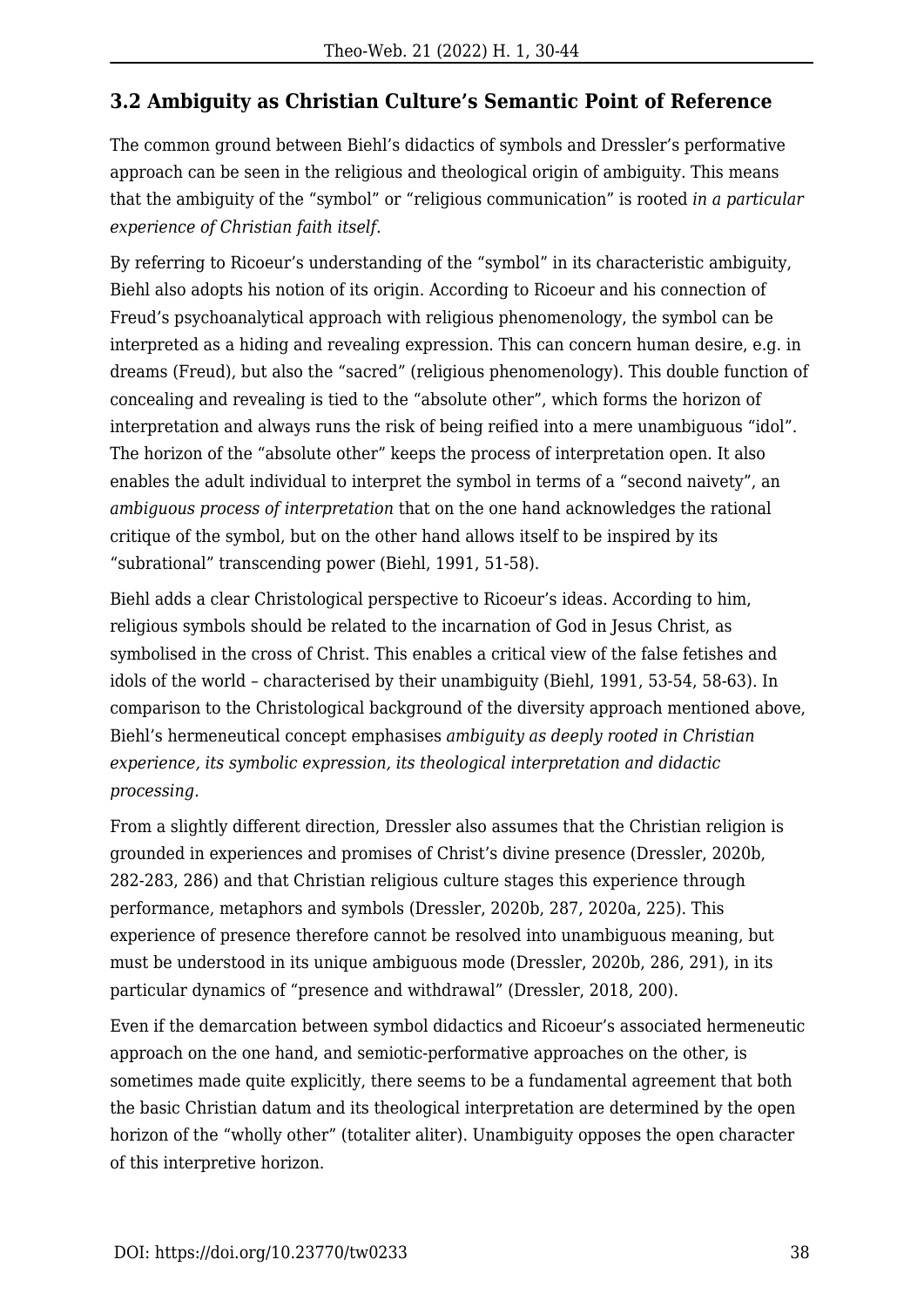#### **3.3 Ambiguity as Hermeneutical Effect and Didactic Quality**

According to Biehl, symbols are not only ambiguous in their structure and do not only refer to the ambiguous Christian "event" of the cross, they also refer to *ambivalent inner experiences of human beings* and can therefore also be *ambiguous in their effect on the human psyche*. Biehl formulates this as follows: "Symbols have [...] an ambivalent effect; they can make alive and block liveliness, encourage and generate fear, open up freedom and restrict it." (Biehl, 1992, 197)

Biehl's remarkable contribution lies in the combination of hermeneutic insights into the symbol with a pedagogical perspective grounded in his understanding of formation (Bildung). Biehl sees symbols as mediating "bridges" that connect subject and object in the transformative, tension-filled process of formation (Bildung). This could be interpreted as *pedagogical or didactic ambiguity resulting from the creative interplay between subject and object*: "As the subject creatively engages with the symbol and brings their experiences into play, the fullness of meaning of the symbol expands. The symbol releases new experiences and expectations; but it also creates a distancing from the alienated form of needs and experiences, offers the possibility of critique of the subject's delusions." (Biehl, 1992, 203)

Biehl's approach of "symbol didactics" can be seen as an attempt to "resymbolise" religious language, to give it back its poetic quality. This does not only mean that symbols have to be interpreted with regard to the open horizon of the "other". Equally important is the holistic approach that takes into account aesthetic, bodily and action-oriented dimensions, uses all kinds of creative methods to make the symbol tangible, connecting it with the diverse biographical backgrounds of the students and thus "resymbolising" it (Biehl, 1991, 154-195).

This *didactic ambiguity* could also be related to the semiotic and performative approach. This means that ambiguous religious communication or performance can have an effect on the individual participating in the religious "language game", *but the origin of this effect is not to be sought in a religious quality of the "authentic religious sign".* Rather, it is to be found in the *contingent interplay between the individuals and suitable forms of religious language*.

A somewhat different aspect concerns the question to what extent didactic "religious language games" can also bring about religious experiences in the individual. Based on the considerations of the philosopher of religion Hartmut von Sass, one could assume that the possibility of religious "aspect-seeing" – in other words: seeing in the mode "coram deo" ("facing God", von Sass, 2008, 270-271) – is dependent on experiences of identification in processes of religious communication. It is obvious that such *existential* experiences of ambiguous "presence" cannot be pedagogically induced. According to Dressler, "performances" of Christian "presence" in religious education classes can only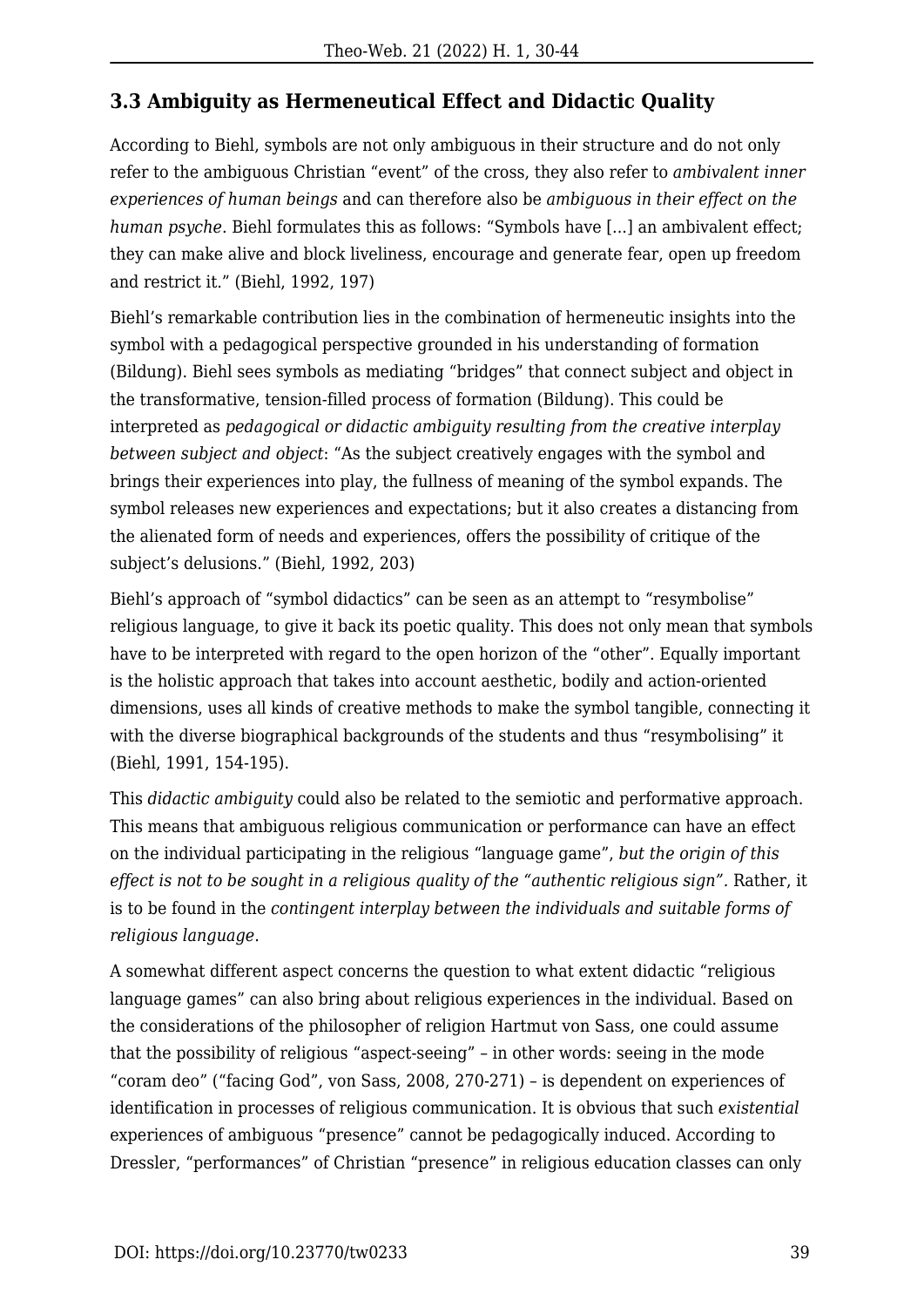aim at a *cognitive understanding of Christian religion* " (Dressler, 2020b, 283). This means that students should understand that *the ambiguity of Christian communication or performative acts* is something that moves beyond a simple semantic designation, *as a constitutive "plus" of an indeterminate religious experience.*

Despite this emphasis on aesthetic performance, Biehl's approach in particular also has implications for the socio-ethical dimension of Religious Education: working with "authentic" Christian symbols allows students to perceive society and its problems from the critical perspective of "the cross". Thus, in the end, we find that both approaches, the more socio-ethical one of diversity, and the aesthetic-hermeneutical one of "Symboldidaktik" and "Performative Religionsdidaktik", could be linked with a Christological point of reference, which could also serve as *a critical normative framework* to adapt didactic approaches to ambiguity in *Christian* Religious Education.

## **4 Integrating Socio-Ethical and Aesthetic-Theological Approaches to Ambiguity: The Four-Mode-Typology as a Possible Starting Point**

The explanations above have shown *how* two quite different didactic approaches deal with and therefore model the phenomenon of ambiguity. As expected, the essential difference can be found in the *primary reference point of ambiguity*. Generally speaking, ambiguity can be sought in *personal, cultural, and structural differences* between people and their social environment, which can *also* be related to a theological-ethical perspective as normative background.

However, ambiguity can also have its primary point of reference in the *theological interpretation of a religious key experience and its linguistic or communicative expression*, a perspective that *also* influences the perception of social and ethical problems in society. *The interweaving of social and religious experiences of ambiguity, both of which are linked to a critical theological perspective, thus seems to be an important subject of Religious Education* that requires explicit attention and further didactic processing.

Such project can be inspired by Karlo Meyer's proposal for a four-mode-typology concerning "constructive management of ambiguity" in the field of interreligious learning (Meyer, 2019, 270-302, 2021, 157-187). It assumes that students should be able to perceive ambiguity in situations with an interreligious dimension, and that they should be able to decide whether the degree of ambiguity should rather be limited and transformed to unambiguity or whether it must be tolerated in its enduring insolubility or strangeness (Meyer 2019, 288-289, 2021, 173-174). Given the discussion above, it seems likely that Meyer's four-mode-typology could serve as a basic model to construct a complex field of competences that not only relates to *inter*religious learning, but to religious learning in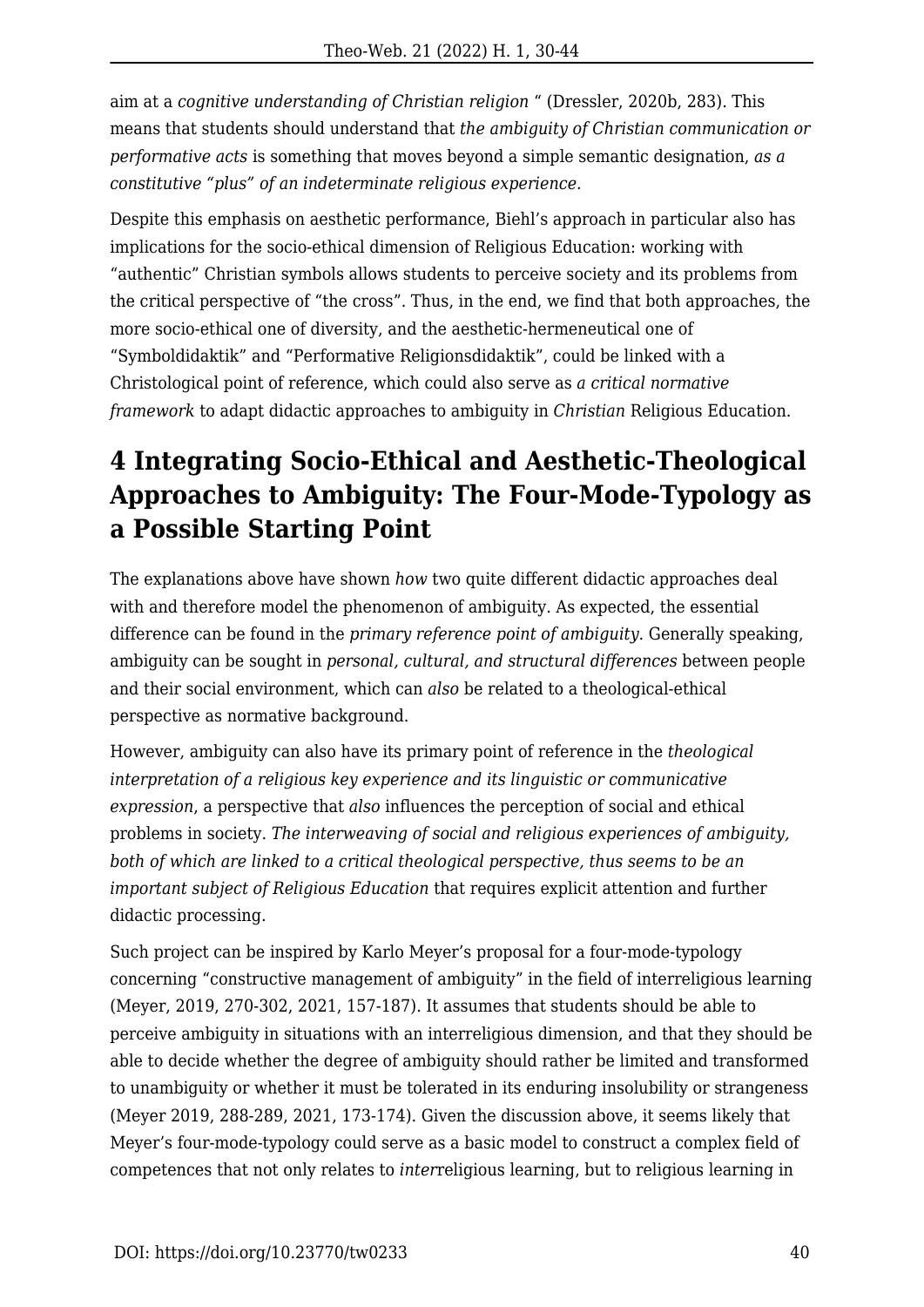general. It should combine aesthetic-theological aspects of ambiguity with the socioethical level and vice versa.

Meyer's typology consists of four "typical" profiles, each of them relating to special expressions of ambiguity and its management. They show ideal aims for the learner (Meyer, 2019, 289–302, 2021, 174-187): "The researcher" has the ability to perceive vagueness, incompleteness, etc. of religious phenomena, using scientific (e.g. ethnographic) methods. These methods help to capture these ambiguous phenomena, and to differentiate them, thereby working out their fuzziness. "The thinker" has the competence to use "the unfamiliar" or "the other" as impetus for self-reflection, knowing that there is no clear answer. These two types could be associated with the aesthetichermeneutical approaches discussed above, since their primary point of reference are religious phenomena, both in a more distanced mode of cognitive understanding, and in a more existential, *sometimes even religious* way. Meyer emphasises the cognitive dimension of these two types when he connects them with *rational understanding and existential reflection* of ambiguity. Looking at the above analysis, one might add that there are also ways of *expressing and performing these forms of religious ambiguity*, especially by *creative approaches*.

The third type in Meyer's four-mode-typology is called "the manager". "The manager" is able to perceive and accept mental reservation about different, "unfamiliar" behaviour, attitudes, etc., to emphasise other, positive attitudes and emotions and then use them constructively to "build bridges" between conflicting parties. "The glocal actor" has the ability to recognise the over-complexity of glocal phenomena and to focus on one aspect that can be influenced by local action in the neighbourhood of the school. These two types can be related to the diversity approach with its focus on social, cultural, and (inter-/intra)religious differences. While Meyer emphasises the *emotional and actionoriented aspects* of these two types of "ambiguity management", the analysis above has shown that there are *also hermeneutical challenges* to be overcome.

Although these distinctions are only the result of a rather rough comparison between existing didactic approaches and Meyer's four-mode-typology, they indicate that extended research could help to create a complex field of competences with regard to ambiguity and its "management" in the field of Religious Education. In addition to this further elaboration of the existing typology, the analyses has led to yet another important question: While it seems quite obvious that ambiguity in *Christian* Religious Education could have a critical reference point in Christian theology (e.g. "the cross" or "presence of Christ"), this would have to be discussed for interreligious or multi-faith classroom settings.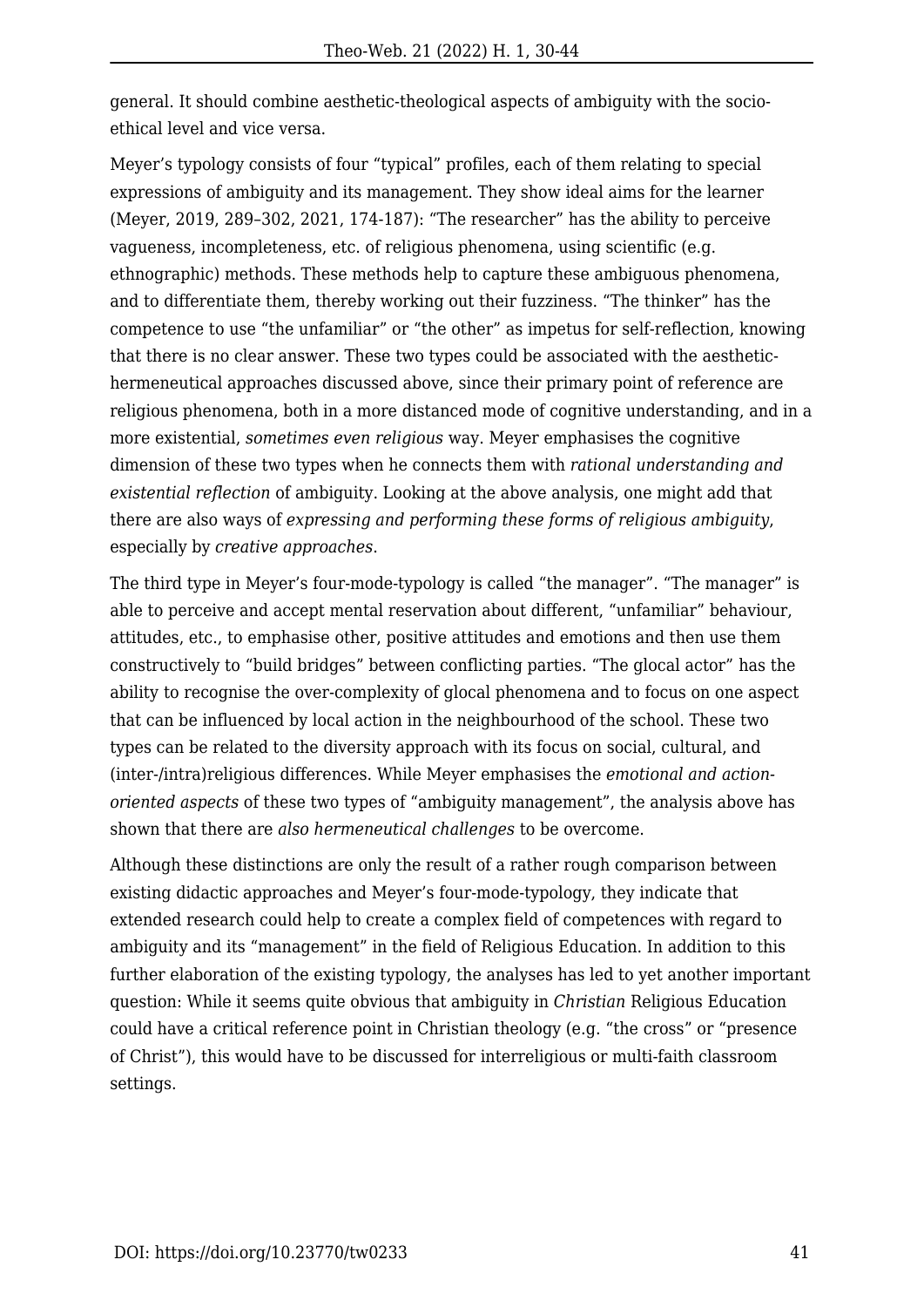### **References**

- Bauer, T. (2018). *Die Vereindeutigung der Welt. Über den Verlust an Vielfalt und Mehrdeutigkeit*. Stuttgart: Reclam.
- Bauman, Z. (<sup>4</sup>2017). *Moderne und Ambivalenz. Das Ende der Eindeutigkeit*. Hamburg: Hamburger Edition.
- Biehl, P. (<sup>2</sup>1991). *Symbole geben zu lernen. Einführung in die Symboldidaktik anhand der Symbole Hand, Haus und Weg*. Neukirchen: Neukirchener Verlag.
- Biehl, P. (1992). Symbole ihre Bedeutung für menschliche Bildung. Überlegungen zu einer pädagogischen Symboltheorie im Anschluss an Paul Ricoeur. *Zeitschrift für Pädagogik 38*(2), p. 193-214.
- Dressler, B. (2015). Art. Performativer Religionsunterricht, evangelisch. https://www.bibelwissenschaft.de/stichwort/100017/. [Zugriff: 27.01.2022]
- Dressler, B. (2018). Sinn Bedeutung Präsenz. Aspekte religiöser Bildung. *Zeitschrift für Pädagogik 70*(2), p. 191-204.
- Dressler, B. (2020). Ambiguitätstoleranz? Zum Umgang mit Mehrdeutigkeit in religionspluraler Kultur. In B. Dressler (Ed.), *Religion verstehen. Beiträge zur Religionshermeneutik und zu religiöser Bildung* (p. 217-228). Stuttgart: Kohlhammer.  $[= 2020a]$
- Dressler, B. (2020). Präsenz, Ambiguität, Grundlosigkeit Anmerkungen zu den Grenzen religiösen Lernens. In D. Bauer, T. Klie & M. Kumlehn (Eds.), *Von semiotischen Bühnen und religiöser Vergewisserung. Religiöse Kommunikation und ihre Wahrheitsbedingungen. Festschrift Michael Meyer-Blanck* (p. 281-294). Berlin, Boston: de Gruyter. [= 2020b]
- Gärtner, C. (2020). Ästhetisches Lernen. In: U. Kropac & U. Riegel (Eds.), *Handbuch Religionsdidaktik* (p. 266-272). Stuttgart: Kohlhammer,
- Kammeyer, K. (2020). Differenz. In T. Knauth, R. Möller & A. Pithan (Eds.), *Inklusive Religionspädagogik der Vielfalt. Konzeptionelle Grundlagen und didaktische Konkretionen* (p. 76-86). Münster, New York: Waxmann.
- Klessmann, M. (2018). *Ambivalenz und Glaube. Warum sich in der Gegenwart Glaubensgewissheit und Glaubensambivalenz wandeln muss*. Stuttgart: Kohlhammer.
- Klie, T., Korsch, D. & Wagner-Rau, U. (Eds.) (2012). Differenzkompetenz. Religiöse Bildung in der Zeit. Leipzig: Evangelische Verlagsanstalt.
- Knauth, T., Möller, R. & Pithan, A. (Eds.) (2020). *Inklusive Religionspädagogik der Vielfalt. Konzeptionelle Grundlagen und didaktische Konkretionen*. Münster, New York: Waxmann.
- Knauth, T., Möller, R. & Pithan, A. (Eds.) (2020). Inklusive Religionspädagogik der Vielfalt. Eine Grundlegung. In T. Knauth, R. Möller & A. Pithan (Eds.), *Inklusive Religionspädagogik der Vielfalt. Konzeptionelle Grundlagen und didaktische*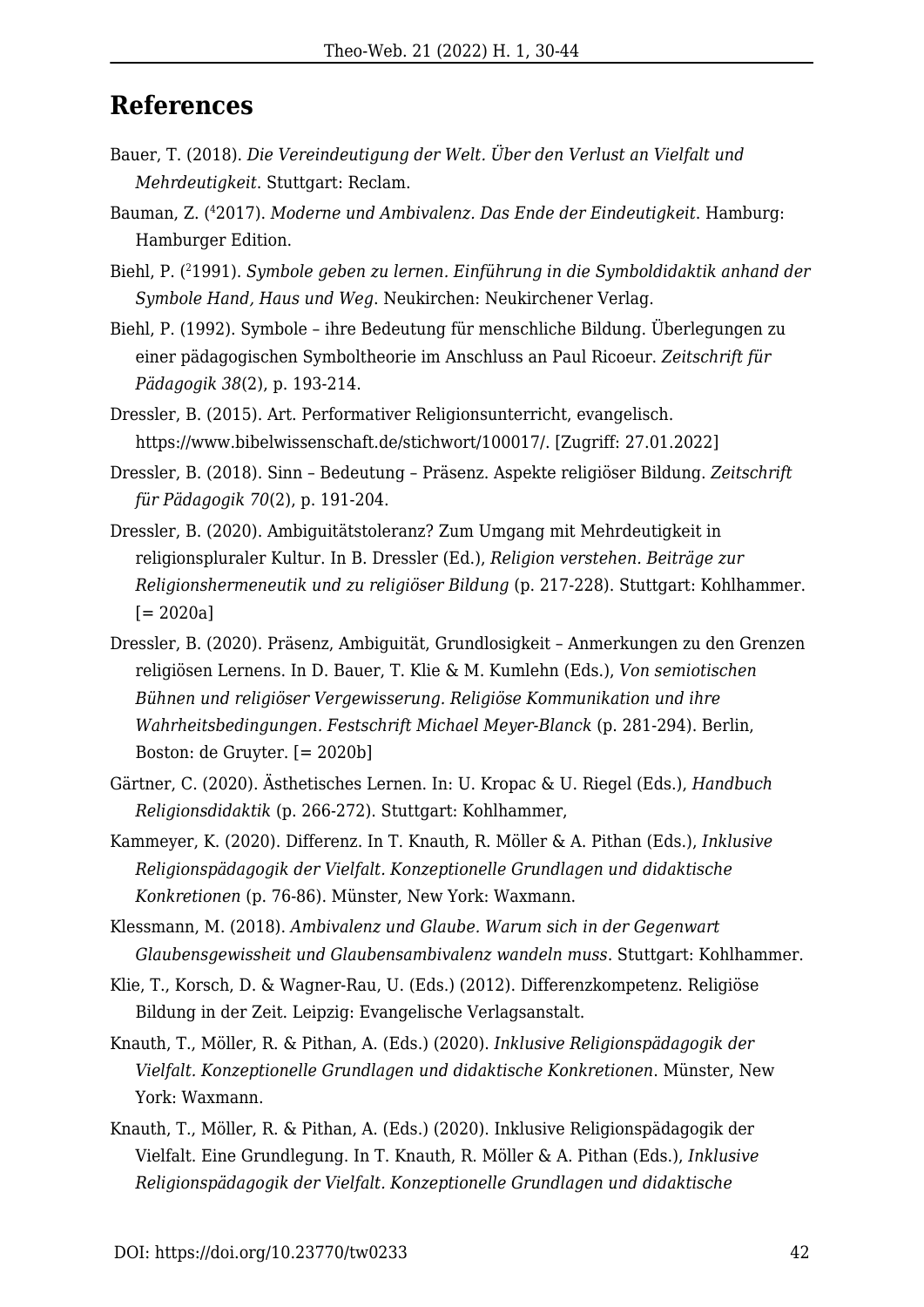*Konkretionen* (p. 17-63). Münster, New York: Waxmann.

- Könemann, J. (2020). Fremdheit. In T. Knauth, R. Möller & A. Pithan (Eds.), *Inklusive Religionspädagogik der Vielfalt. Konzeptionelle Grundlagen und didaktische Konkretionen* (p. 355-362). Münster, New York: Waxmann.
- Koller, H.-C. (<sup>2</sup>2018). *Bildung anders denken. Einführung in die Theorie transformatorischer Bildungsprozesse*. Stuttgart: Kohlhammer.
- Koller, H.-C. & Schnurr, A. (2021). Widerstreitende Sichtweisen. Zum Bildungspotenzial uneindeutiger Kunst. In A. Schnurr, S. Dengel, J. Hagenberg et al. (Eds.), *Mehrdeutigkeit gestalten. Ambiguität und die Bildung demokratischer Haltungen in Kunst und Pädagogik* (p. 147-154). Bielefeld: transcript.
- Meyer-Blanck, M. (<sup>2</sup>2002). *Vom Symbol zum Zeichen. Symboldidaktik und Semiotik*. Rheinbach: CMZ-Verlag.
- Meyer, K. (2019). *Grundlagen interreligiösen Lernens*. Göttingen: Vandenhoeck&Ruprecht.
- Meyer, K. (2021). *Religion, Interreligious Learning and Education*. Edited and revised by Philipp K. Barnes. Bern: Peter Lang.
- Nord, I. (2020). Rechtfertigung der Vielfalt. Fragehorizonte zu einem Zentralbegriff innerhalb von Theologie und Religionspädagogik. In T. Knauth, R. Möller & A. Pithan (Eds.), *Inklusive Religionspädagogik der Vielfalt. Konzeptionelle Grundlagen und didaktische Konkretionen* (p. 119-134). Münster, New York: Waxmann.
- Ohde, D. (2020) *Streulicht*. Frankfurt: Suhrkamp.
- Sass, H. v. (2008). Aspekte sehen und religiöser Glaube. In *Hermeneutische Blätter 1*(2), p. 262-273.
- Schiefer Ferrari, M. (2020). Vielfalt des Un/Gebrochen-Seins in biblischen Traditionen. In T. Knauth, R. Möller & A. Pithan (Eds.), *Inklusive Religionspädagogik der Vielfalt. Konzeptionelle Grundlagen und didaktische Konkretionen* (p. 158-172). Münster, New York: Waxmann.
- Schnurr, A., Dengel, S. & Hagenberg, J. et al. (Eds.) (2021). *Mehrdeutigkeit gestalten. Ambiguität und die Bildung demokratischer Haltungen in Kunst und Pädagogik*. Bielefeld: transcript.
- Schweiker, W. (2020). Diversität. In T. Knauth, R. Möller & A. Pithan (Eds.), *Inklusive Religionspädagogik der Vielfalt. Konzeptionelle Grundlagen und didaktische Konkretionen* (p. 87-97). Münster, New York: Waxmann.
- Söderblom, K. (2020). Queere Theologie als Dimension einer inklusiven Religionspädagogik der Vielfalt. In T. Knauth, R. Möller & A. Pithan (Eds.), *Inklusive Religionspädagogik der Vielfalt. Konzeptionelle Grundlagen und didaktische Konkretionen* (p. 147-157). Münster, New York: Waxmann.

Walgenbach, K. (22017). *Heterogenität – Intersektionalität – Diversity in den*